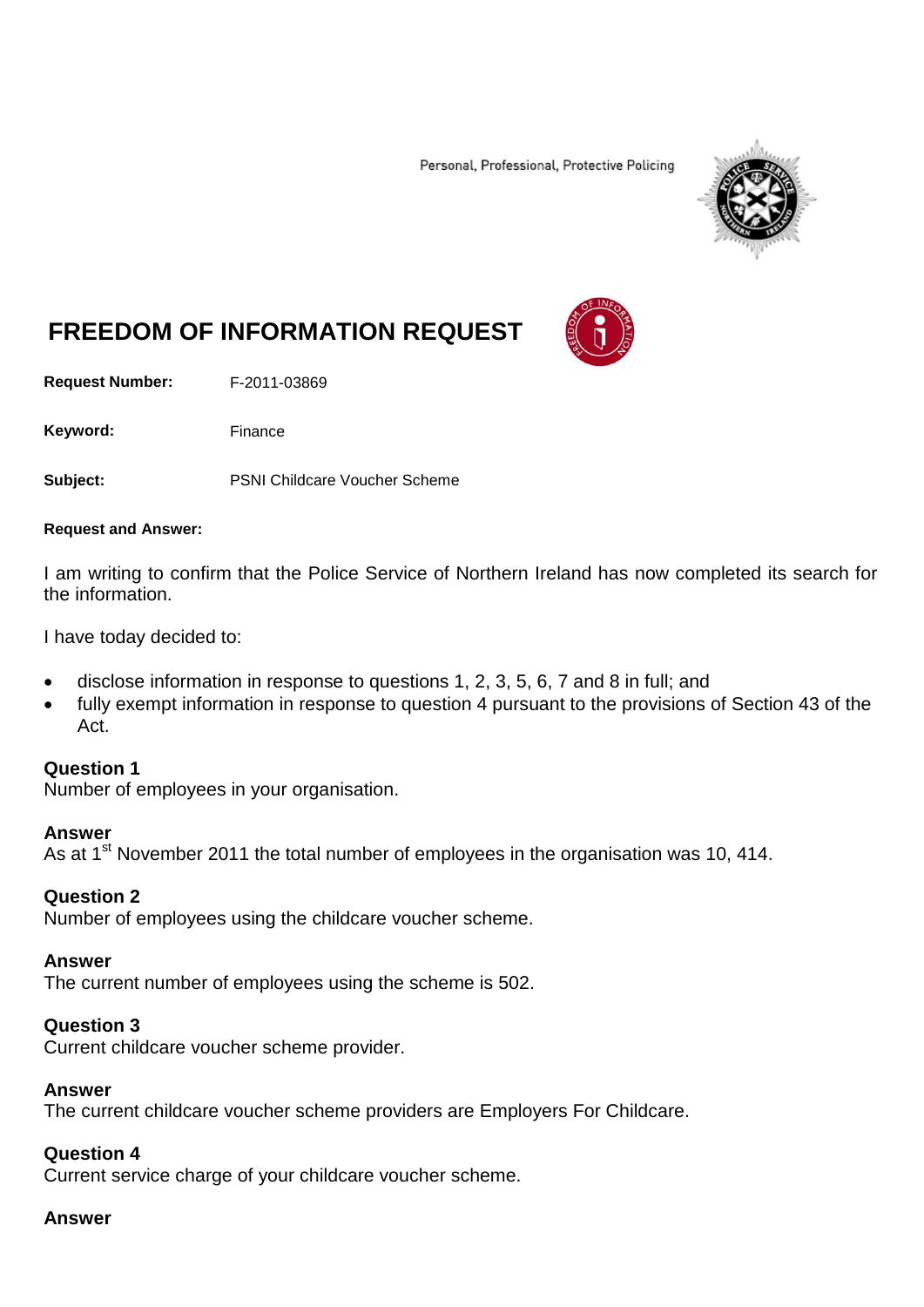Section 17(1) of the Freedom of Information Act 2000 requires the Police Service of Northern Ireland, when refusing to provide such information (because the information is exempt) to provide you the applicant with a notice which:

- (a) states that fact,
- (b) specifies the exemption in question and
- (c) states (if not otherwise apparent) why the exemption applies.

The exemption/s, as well as the factors the Department considered when deciding where the public interest lies, are listed below:

# Section 43 (2) Commercial Interests

This is a class based exemption which means that the public authority must demonstrate that it is satisfied that to release the information would damage someone's commercial interests. It is also a qualified exemption which means that the public authority must consider the balance of the public interest in releasing the information against the public interest in withholding it.

Contracts are awarded following a procurement process in which tenders are invited from interested parties. The service charge was calculated as part of this tendering process and to release details of this may potentially reveal a company's pricing structure for supplying the vouchers.

# **Public Interest Test**

## Factors Favouring Disclosure

There is public interest in ensuring that public money is spent correctly and that PSNI, and therefore the tax payer, gets value for money.

Where a tendering process is undertaken by any organisation, it naturally follows that there will be a decision at the end of it as to who the contract should be awarded to. There is an obvious public interest that whatever decision is made, not only that it is the correct decision but also that it is made for the right reasons and that the PSNI are getting value for money when purchasing goods and services.

## Factors Favouring non-Disclosure

Disclosure of information concerning a company's pricing structure would make it less likely that companies or individuals would provide the PSNI with commercially sensitive information in the future and consequently undermine the ability of the PSNI to fulfil one of its roles of running fair tender competitions.

Companies compete by offering something different from their rivals and any difference will often be reflected in their price. This may also relate to the quality or specification of the product they offer. Information identifying this unique element is likely to be commercially sensitive and may also inadvertently reveal information about profit margins.

# **Balancing Test**

Release of details about pricing of tenders would not be in the public interest as it would harm the process of future tenders entered into by the company concerned and would harm future tenders made by PSNI. Disclosing details of the service charge offered by the current provider of childcare vouchers may provide an unfair advantage to one company if they wish to undercut another during any forth coming tendering process. No release of information should be made under FOI that will give one person a commercial advantage over another and the exemption under S43(2) of the act caters for this situation. My decision, therefore, is not to release the answer to question 4 at this time.